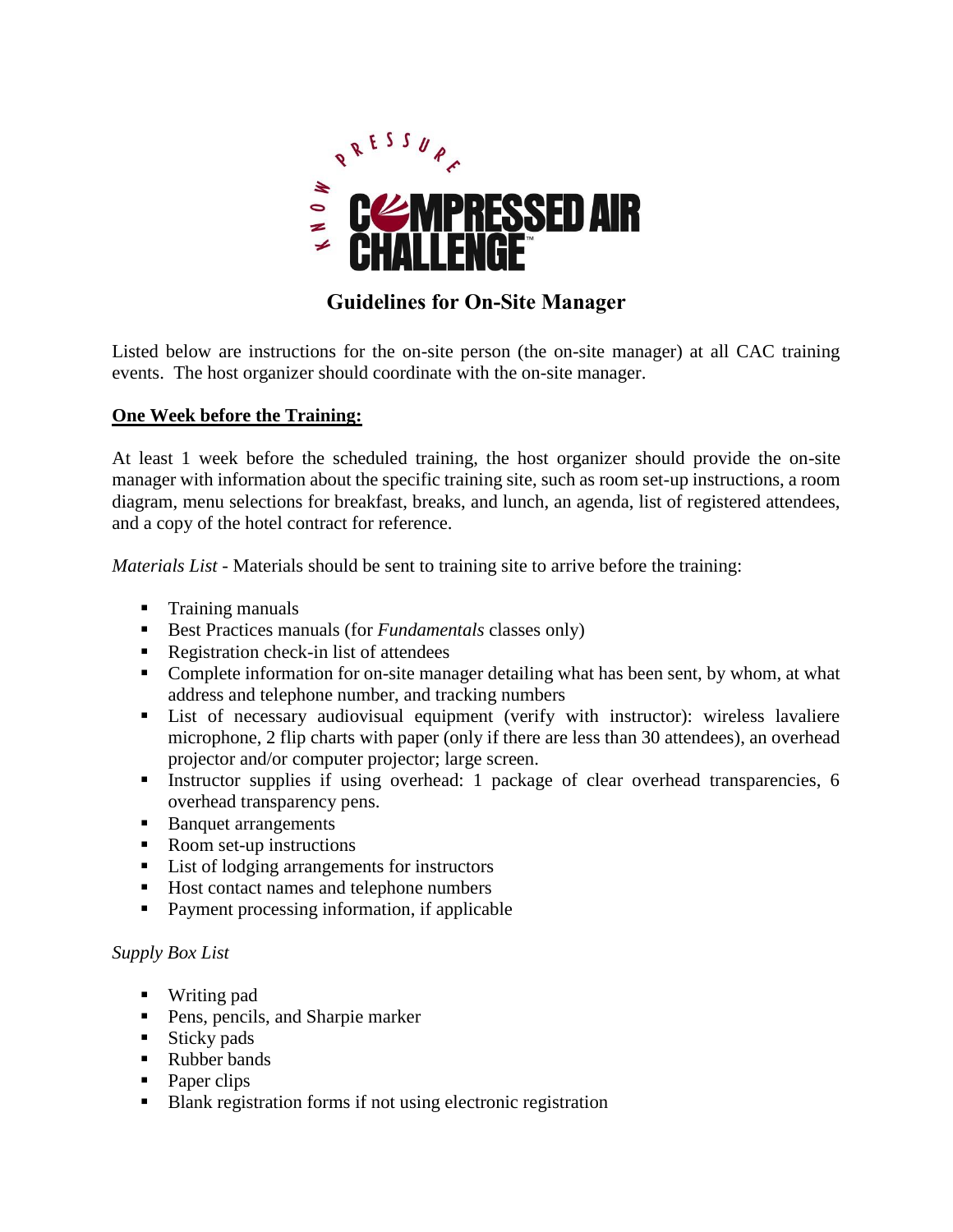■ Envelope for registration payments, if applicable

### **One Day before the Training:**

- CAC suggests inspecting the site the day before the training. If possible, arrive in the afternoon, rather than in the evening; hotels typically have more staff available to help in the afternoon hours than they do in the evening.
- When you arrive at the training site, **confirm with the facility that the training materials are in place**. Check all boxes.
- **Confirm that there are a sufficient number** of student manuals and Best Practices manuals for the scheduled number of attendees. These should be placed in the training room. If there are not enough for registered attendees, arrange to have more made.
- **If at a hotel, confirm with the front desk that the instructors have reservations** and that the room and tax portion of their bill is on the "Master Account." If the hotel is not showing a reservation for anyone on the list, talk to a manager and present your rooming list with the confirmation numbers.
- **Confirm that the meeting room is either being set** to our specifications or that it will be set sometime that evening. There will be instances where the room is not available to set the night before. If this is the case at your site, you will have to be in the meeting room by 6:30am to confirm it is set correctly. If your training falls on a Monday, chances are that your catering contact will **not** be on-site on Sunday. **Whenever possible, have the room set the night before.**
- Ensure the room is set following **the specifications.**
- If you are able to set the room the night before and there are materials put out on the tables, **have hotel security lock all the entrances to the room.** Security can usually be reached by dialing "0" on a house phone, and asking to be connected to security. Let security know that you will want the room unlocked at 6:30 am.
- **Print Attendance Certificates and name tags**

### **Day of Training:**

- **Arrive** at the meeting room **no later than 6:30 am** to confirm that the room is still set to the specifications or that it was set the night before. If the room is not set to the specifications, call the banquet department immediately and tell them what you need. Explain to them that the meeting starts at 7:00 am. (Meeting starts at 8, but people will start showing up at 7 for breakfast.)
- **Confirm that all audiovisual equipment is set and operating correctly, including lavaliere microphones.** Have a technician give you instructions on how to operate the equipment. Get the telephone extension to the audio-visual office and find out the best way to reach them in an emergency.
- **Confirm that the continental breakfast is set** and the correct items are on the buffet. Use your Banquet Event Order to compare. If something is missing or there is not enough for registered attendees, notify your banquet captain or server immediately. Monitor the buffet; and if replenishment is needed, notify the captain or server.
- **Place check-in list and training materials** on the registration table outside the meeting room.